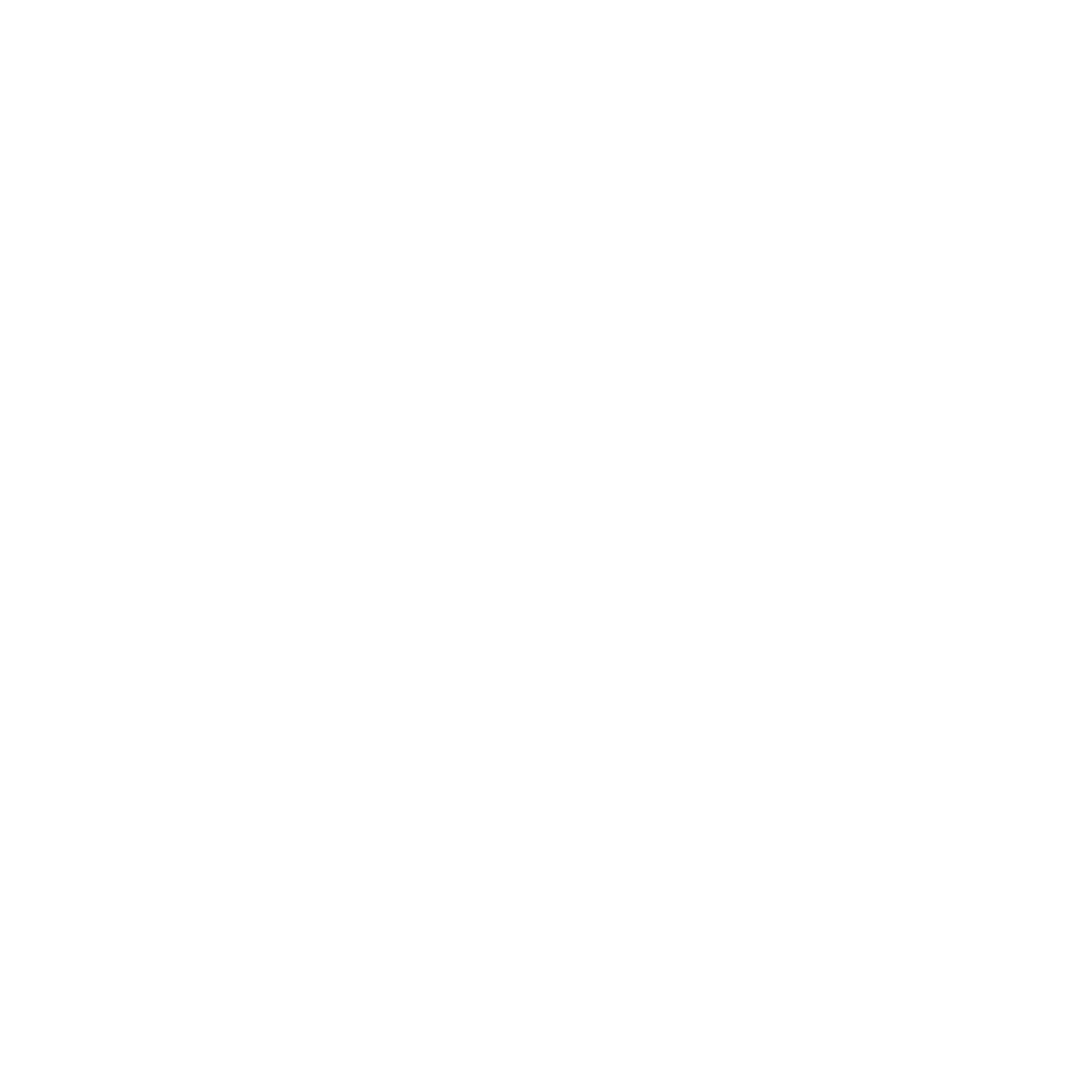**AIR FORCE Magazine** / October 2005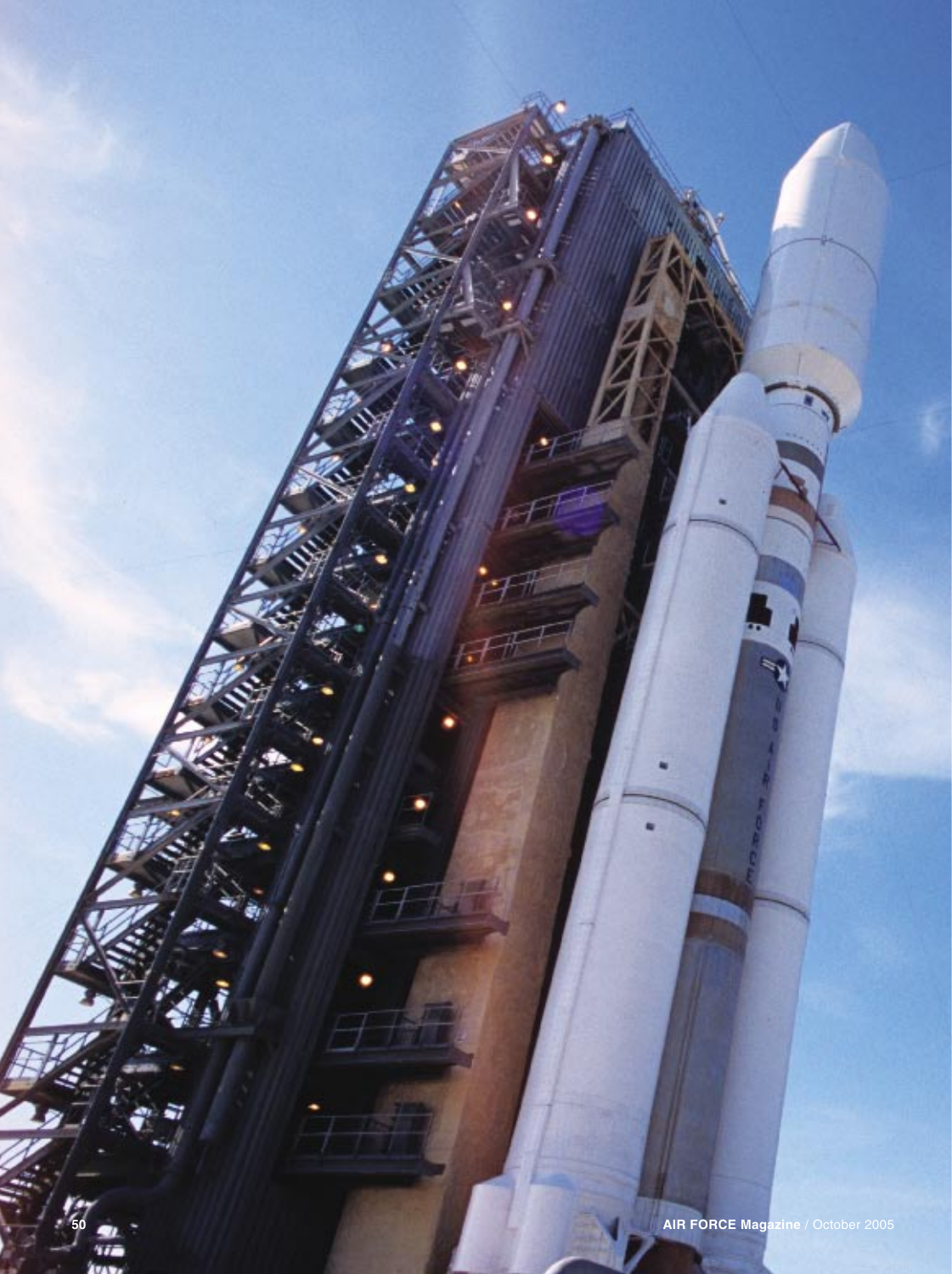## Reach for the **HIGH** GROUND

Photography by Guy Aceto

For the 45th Space Wing in Florida, the last Titan launch marked the end of an era.



Launchpad 40A at Cape Canaveral AFS, Fla., is readied for the last East Coast launch of a Titan IV rocket. The April launch carried into orbit a classified National Reconnaissance Office payload.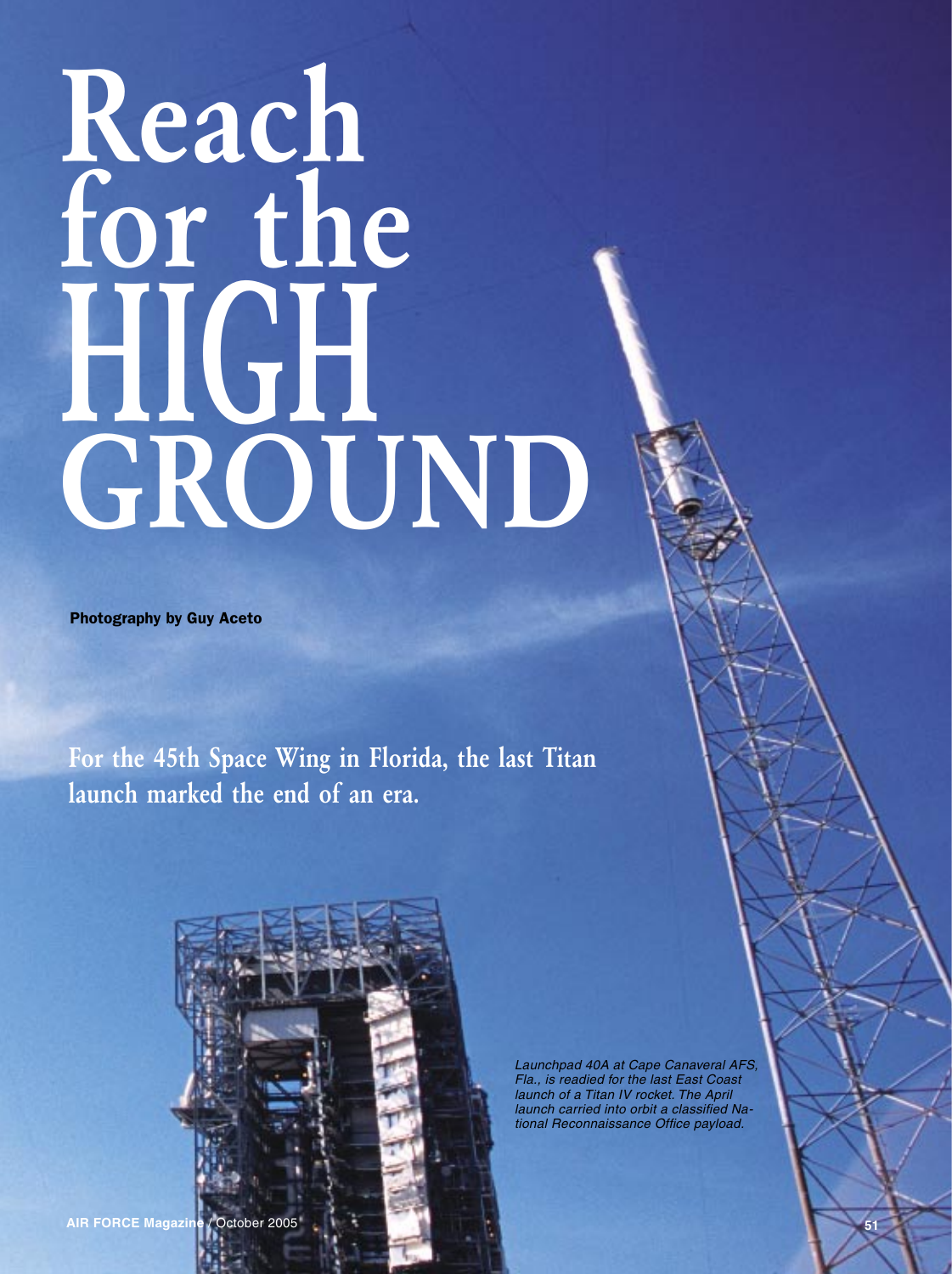Photos by Guy Aceto

Photos by Guy Aceto

Cape Canaveral is part of what is often<br>
Called America's "Space Coast," a 72-mile strip of Atlantic beaches halfway between Miami and Jacksonville, Fla. Here is not only NASA's Kennedy Space Center but also two major Air Force space centers. Air Force Space Command's 45th Space Wing operates from Cape Canaveral AFS, Fla., and nearby Patrick AFB, Fla., located just to the south. Wing headquarters is at Patrick, while launch operations take place at the Air Force sta tion. The 45th SW offers support for NASA activities at Kennedy Space Center.

Towering rocket launch gantries (at right) are common features of the landscape at Cape Canaveral.





The cape is the starting point for much of America's space program—NASA's manned space shuttle missions as well as USAF's launches of national security satellites. Space systems sent into orbit from the cape supply military forces with vital communications signals as well as position, targeting, and surveillance data.

It takes months to prepare for a space launch. Workers must first assemble the launcher system in one of two vertical assembly areas pictured at left. It is then transported into place. Moving a fully as sembled rocket is no small feat. Special rail lines connect various assembly and launch sites. For April's launch, the giant Titan IV rocket moved over rail lines from the vertical assembly building to Launch pad 40A. That particular pad has been used for Titan launches continuously since June 1965.

Physical security at Cape Canaveral has always been extraordinarily tight, given the extremely high value of and secrecy surrounding its payloads. Each building is equipped with a set of security notification lights that alert personnel to the security condition at any building. At right is an assembly area's high-security entry gate and its security notification lights.

The fences deter intrusions, using sophis ticated motion detectors to alert security personnel when there is unexpected traffic in an area. Special codes are needed to enter each assembly building.

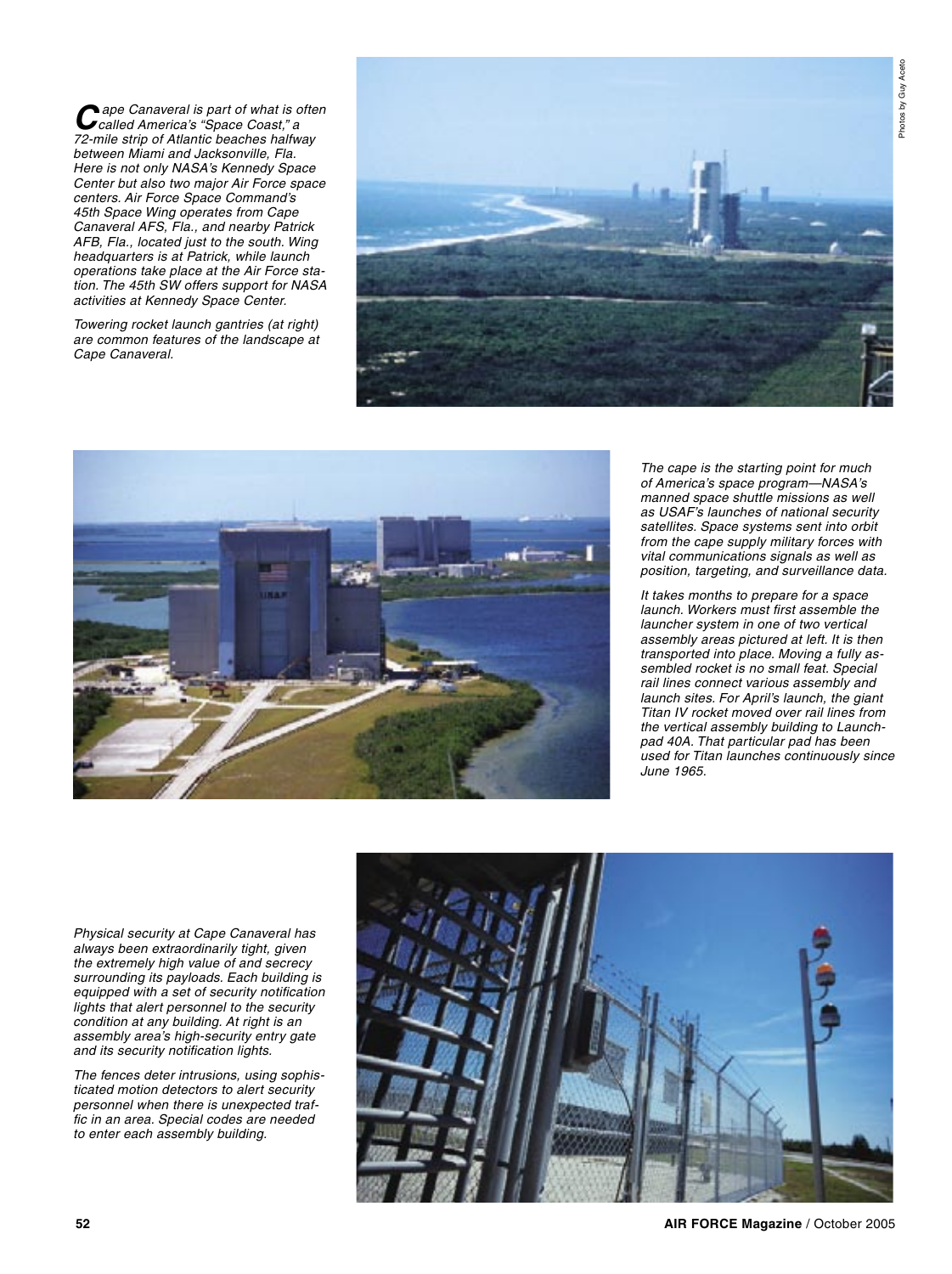

Rail lines (left and below) carry assembled rockets to their protective launch gantries. Each gantry is surrounded by four metal towers (below) that draw lightning strikes away from the assembled rocket. The photo at left was taken from the vantage of a gantry.





Airmen and civilian contractors work side by side. Shown at right (l-r) are SSgt. Toby Farr, Bill Kernan, Denny Ross, and TSgt. Chris Labine.





At left is the crucial joint where the Titan's solid rocket motors were mated to the main stages. The solid rocket motors fire first, lifting the rest of the launch vehicle.

Air Force and contractor personnel do their utmost to ensure success. The technicians monitor, check, and recheck the equipment to ensure everything is performing to exacting specifications.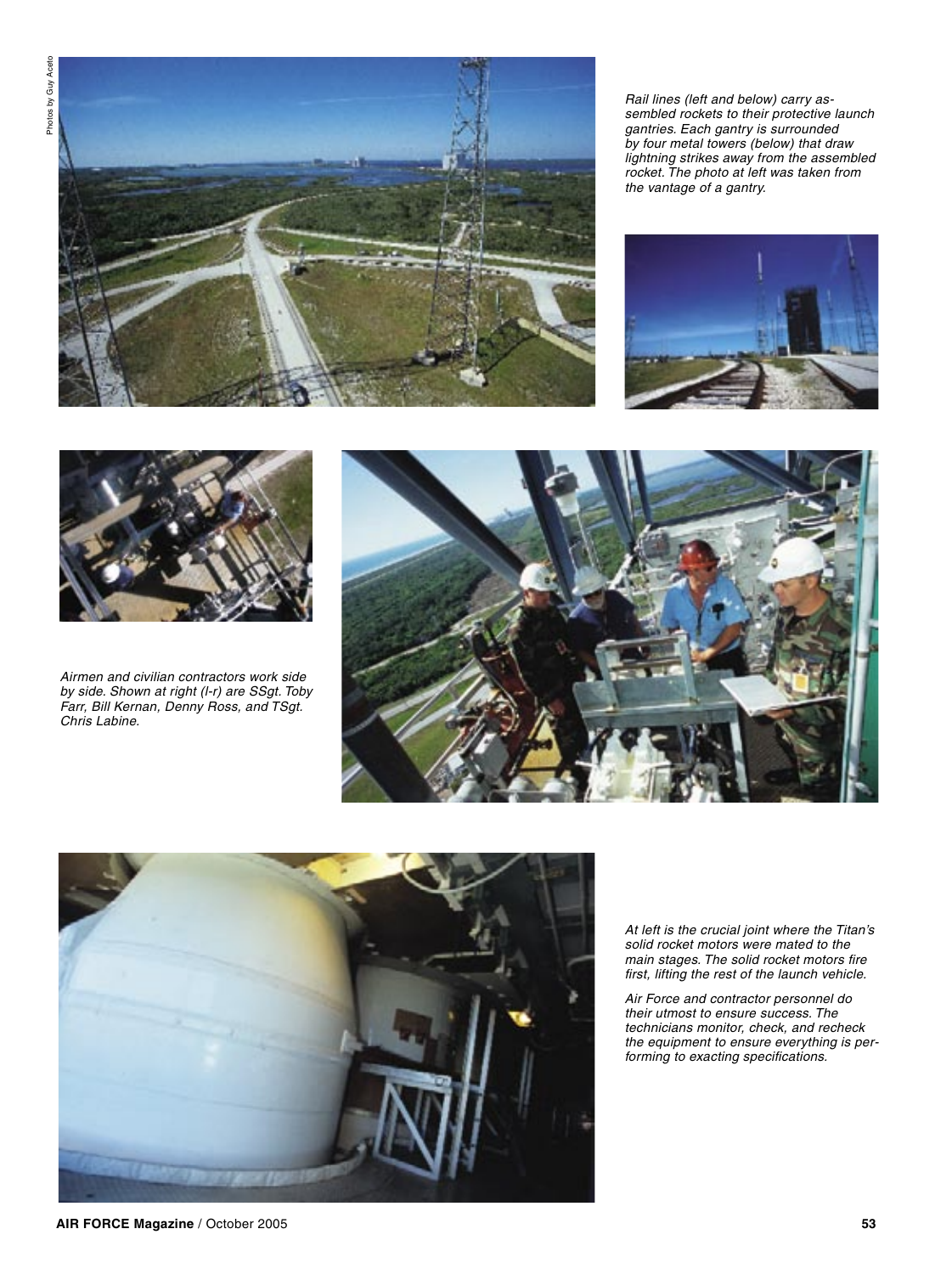The launch control center, or LCC (pictured at right), serves as a kind of central nervous center for every space launch. Ed McDaniel (l), chief of area safety, discusses the upcoming Titan launch with Capt. Craig Dumas, Air Force launch commander from the 3rd Space Launch Squadron. At right (wearing headset) is Marshall Lynch, a civilian launch contractor.

Sometimes a launch mishap creates a dangerous situation that requires the swift destruction of an in-flight booster. The LCC commander has the unenviable responsibility for destroying a rocket and its payload, some valued in the millions. The rocket can be destroyed by the push of a button from the LCC.





At left, Dumas monitors the proceedings from the launch commander's seat. He wears a mission patch created specially for this launch. The wearing of unique patches for each mission is a tradition at Cape Canaveral.

Most rockets launched from the station carry military and commercial satellites. A few carry scientific satellites and other types of payloads for NASA. Most launches are not classified.

At right, the fully assembled Titan IVB rocket stands upright with its inertial upper stage and NRO payload mounted on top. The rocket is still inside its mobile service tower at pad 40A. Before the launch, workers will slowly pull away the service tower and leave only the umbilical tower.

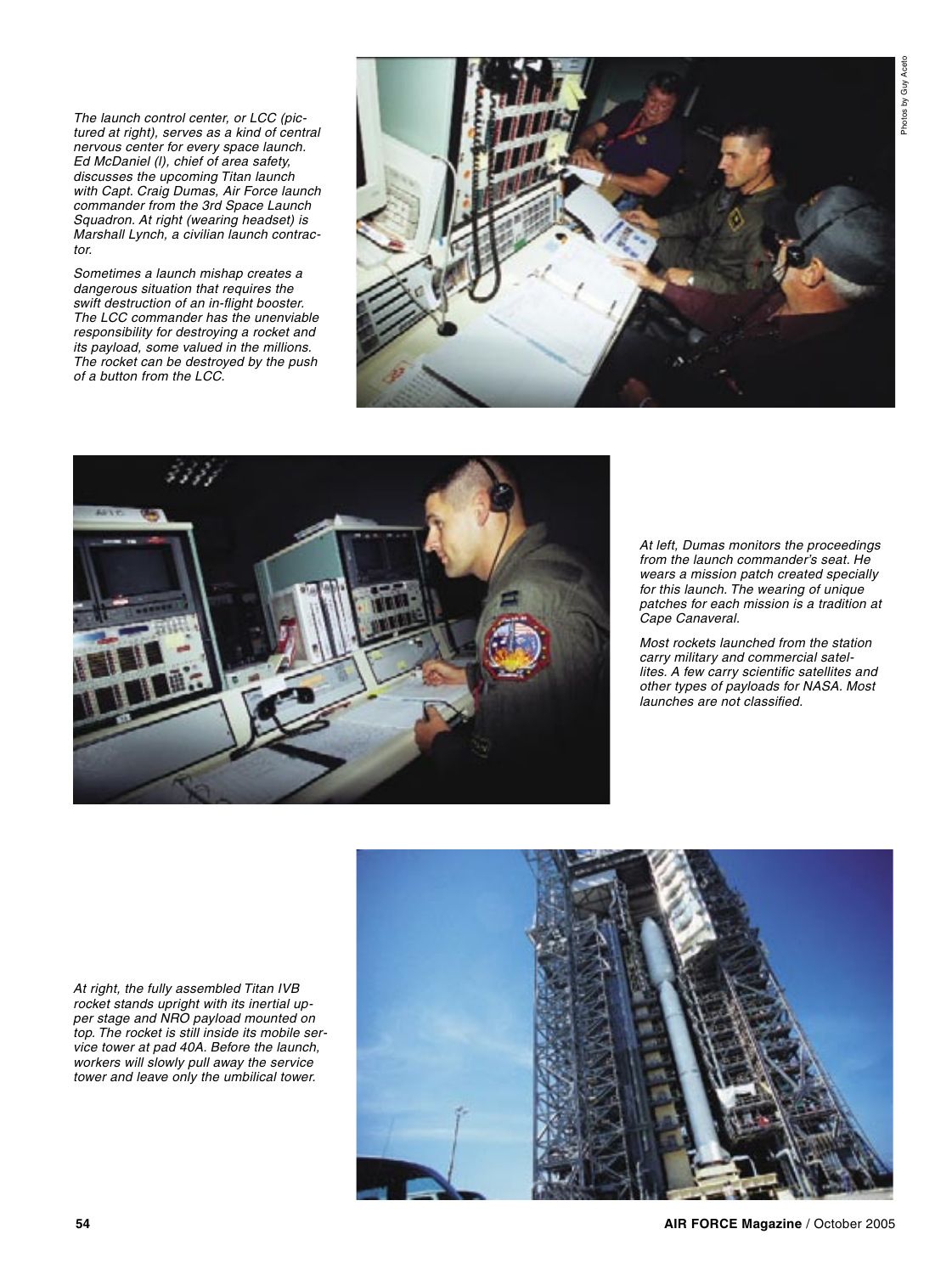



At top, the mobile service tower has been pulled back, leaving the launch vehicle in full view. Moving the million-pound tower without damaging the rocket requires extreme care. Above, MSgt. Lou Moyer, noncommissioned officer in charge of the 3rd SLS's booster section, observes as the door to the tower is prepared for rollback.





Above, a civilian contractor technician watches the gantry roll back away from the rocket. With missions taking so much time and preparation, the final launch is an event typically attended by the press and many of the workers. Special shirts, such as those seen on the contract workers at left, commemorate the event.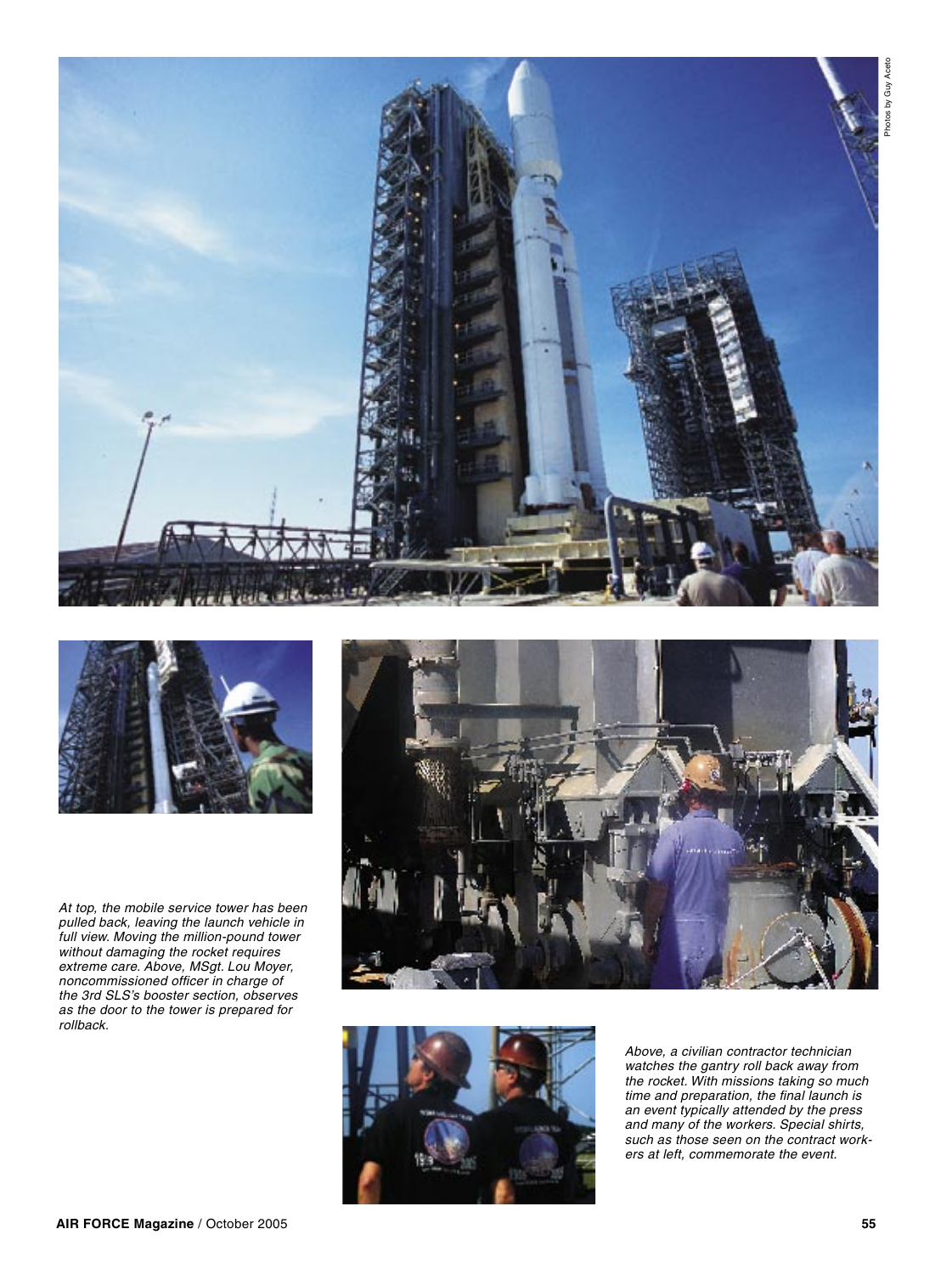At right, airmen assigned to the wing's range operations control center (ROCC) coordinate all of the range activities needed to support the launch properly. For example, they vigorously monitor the airspace exclusion area along the Florida coast, trying to ensure that it has been cleared of unauthorized aircraft.





Above, 1st Lt. Mike Smith (l), an operator with the 1st Range Operations Squadron, works alongside operations evaluator Capt. Ingrid Kaat from the 45th Operations Group. They are monitoring vast stretches of nearby air and sea.

At left, Smith keeps watch on the range up until the time of the actual launch.



Each launch is a major news event, covered by local and national media. Above, photographers stake out sites with preferred vantage points, while TV trucks (at right) are readied for their transmissions. The press area is three miles from pad 40A.